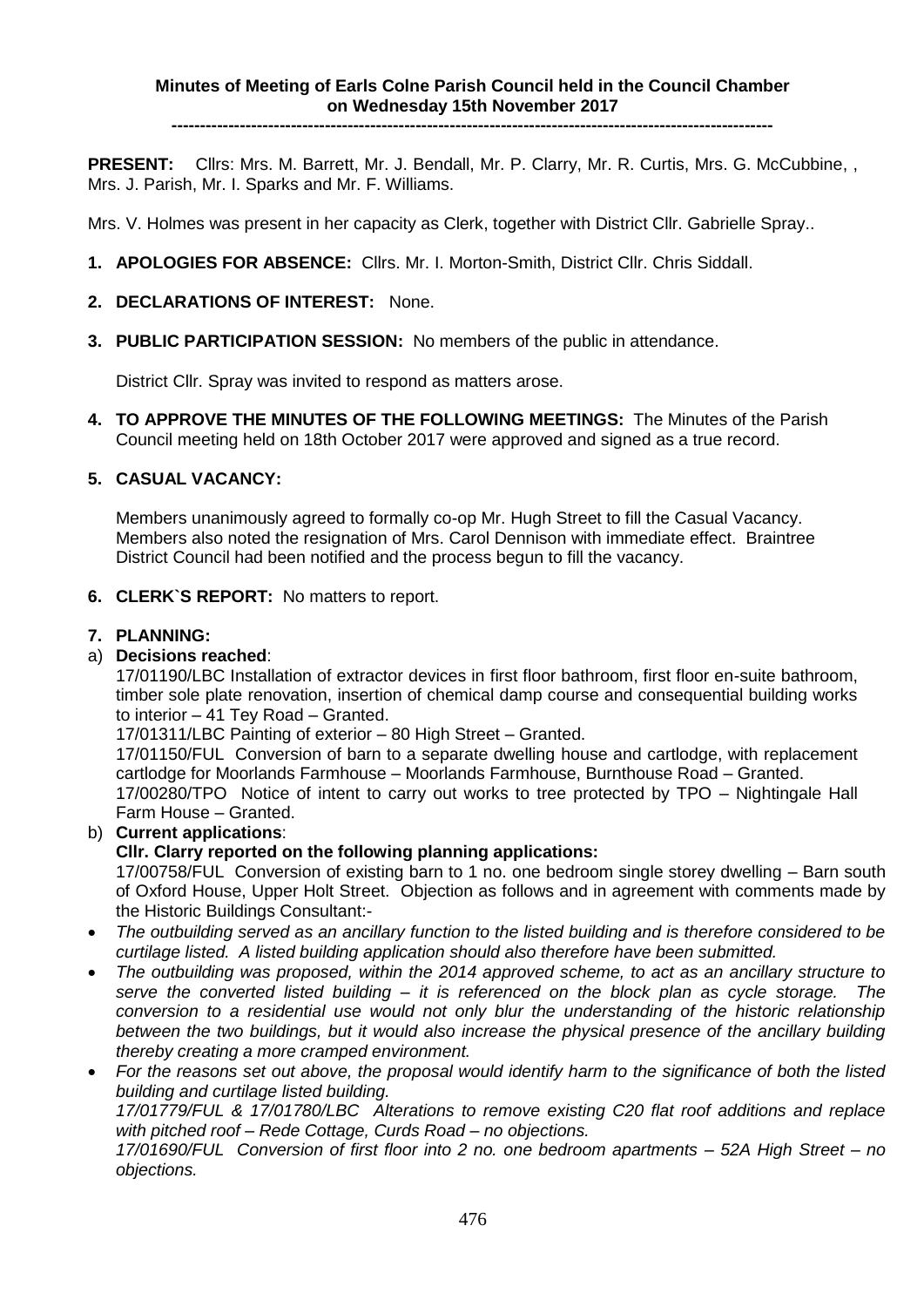*17/01892/FUL Erection of stable block with associated hard standing, fencing, vehicular access and access track – Land west of Station Road – no objections.*

- *17/01946/FUL Rebuild of existing front porch – 91 High Street – no objections.*
- c) *17/01534/FUL Erection of single storey garden and fitness room extension – 12 The Croft – Application Refused by Planning Committee 7th November.*
- d) *17/01769/OUT Land at Morleys Road – S106 Chair reported on meeting with Planning Officer at Braintree District Council on 26th October to discuss possible future allocation of S106 funding.*
- e) *17/00970/FUL Replacement windows – 73 High Street – Appeal lodged with Secretary of State following Refusal.*

### *Cllr. Curtis reported on the following tree applications:*

*17/00336/TPOCON Work on trees affected by the Conservation Area – 11 Swallow Field – no objections.*

*17/0339/TPOCON Work on trees affected by the Conservation Area – The Cottage, Shut Lane – no objections.*

*17/00364/TPOCON Work on trees affected by the Conservation Area – 40 Park Lane – no objections.*

### **8. MEMBERS' REPORTS:**

- a) **Remembrance Day, 11th November** Review of Service held at St. Andrew's Church and at the War Memorial following the service. Cllr. Sparks reported a very good attendance at the Service and a fitting time of remembrance following. A wreath was laid by the Chairman on behalf of residents of Earls Colne and thanks were noted for the attendance of the Bugler again this year.
- b) **Stansted and the Local Community:** Cllrs. Bendall and Morton-Smith had attended an information evening at the Colne Valley Golf Club on Thursday, 26<sup>th</sup> October and notes of the event had been circulated to all members. Keynote speaker - Paul Willis, Transformation Director, Manchester Airport Group. This evening had provided an opportunity to hear first-hand about potential growth at Stansted Airport and the effects it may have on local businesses and communities.
- c) **Airfield Liaison**: Cllr. Parish reported on a meeting of the Airfield Liaison Committee held on Wednesday, 1<sup>st</sup> November. It was noted that there had been an increase in Air Ambulance flights. All complaints were taken seriously and dealt with promptly. Cllr. Peter Schwier introduced Kevin Barber to the Group who had taken over from Mr. Manders at the Airfield.

# **9. VILLAGE CAROL SERVICE AND OPEN SHOPPING EVENING:**

Notes of a meeting of the Christmas Committee held on  $7<sup>th</sup>$  November was circulated to all members. The Carol Service would be held on Tuesday, 12<sup>th</sup> December, starting at St. Andrew's Church at 6.30 p.m., followed by a procession to the Baptist Church and refreshments in the Village Hall following.

- **10. COMMUNITY WORKER:** No matters to report.
- **11. ANNUAL TREE SURVEY:** Deferred pending meeting with tree surgeon.

### **12. ESSEX COUNTY COUNCIL MATTERS:**

- a) Parking Massingham Drive Following complaints from local residents concerning parking in Massingham Drive the Chair and Vice Chair had visited RDS (Retail Design Solutions) in Foundry Lane and spoken to their representative. It was noted that RDS were aware of the problems and were managing their staff parking satisfactorily. Following discussion, members agreed that a letter be sent from the Parish Council to the businesses in the Atlas Works to ask for their help in managing their allotted parking spaces in order to alleviate the congestion in Massingham Drive.
- b) Highways
	- the Chairman noted attendance at a Local Highways Panel Training Event on Thursday,  $26<sup>th</sup>$ October.
	- The Chairman confirmed a meeting had been arranged with County Councillor Jo Beavis on  $16<sup>th</sup>$ November to discuss outstanding Highways matters.
	- Members noted an update on the closure of Dungeon Bridge and a request from Highways for the Parish Council to send in any comments within 14 days. Members unanimously agreed that a